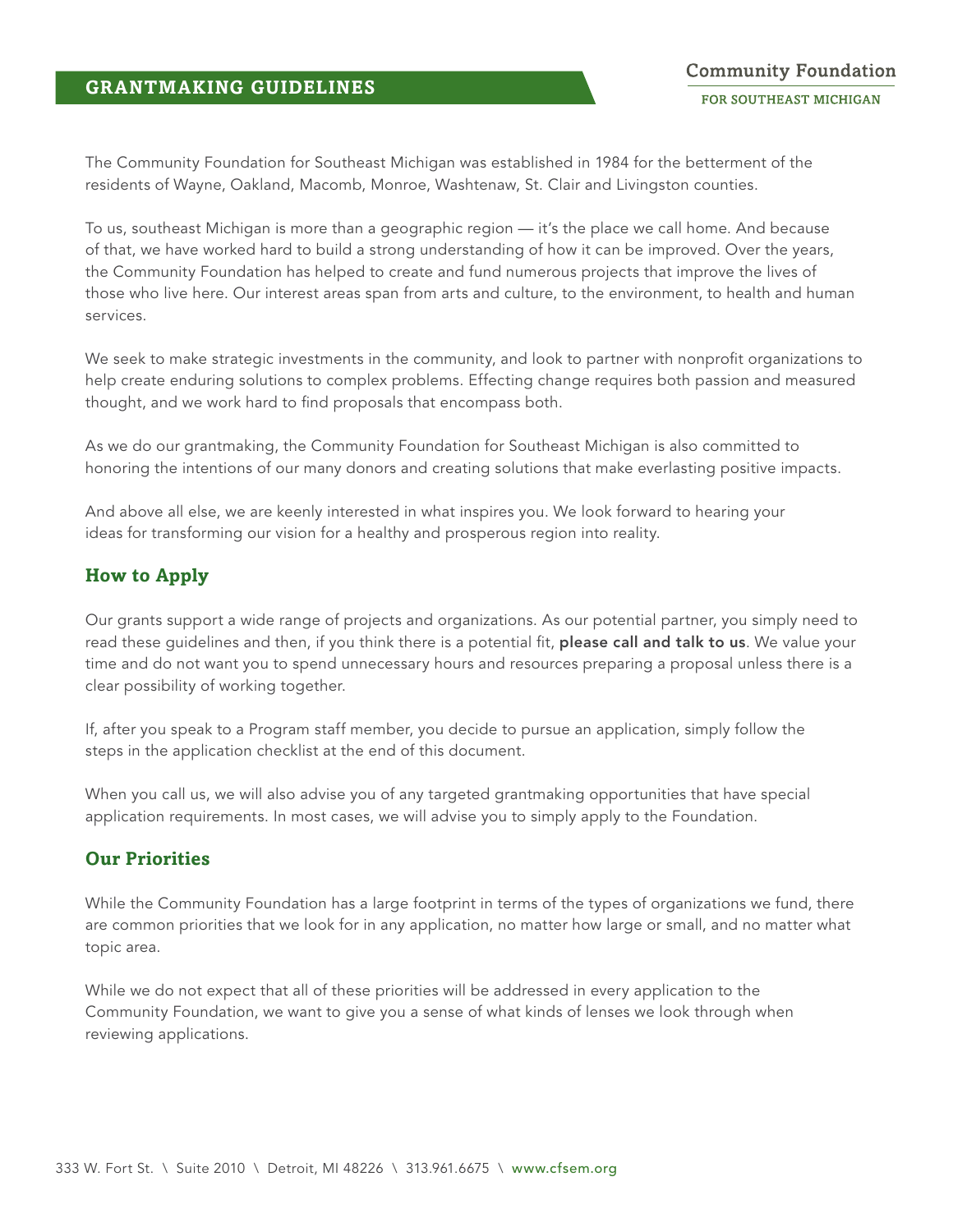Our current priorities include the following:

## SUSTAINABILITY

We view sustainability in two ways. First, we want to support projects and ideas tied to a longer term vision for an organization. We do not want to make grants for projects that end the moment the grant is over. We will look closely at the overall financial health of your organization, as well as your programmatic and fundraising visions. We will want to support you at key moments in time along your path as a growing organization — helping to put new strategies in place, or building out existing strategies in more comprehensive ways.

To that end, please note that while the amount of our grants is within a certain range, we are very flexible about the period of time over which that grant is paid. So, if it would help your organization to apply for a project that will last over 24 months or 36 months as you raise revenue from other sources to sustain it, that is something we are happy to consider.

Second, we look to see that organizations are thinking about sustainability in a more global sense, meaning that programs, policies and practices produce efforts that are sustainable for our environment, our economy and residents. By this we mean that efforts help meet the needs of the present, but keep in mind the needs of the future by being socially equitable and mindful of environmental impacts.

## REGIONAL IMPACT

We actively serve a seven-county area and think about issues from a regional perspective. While we know that every grant we make will not touch all seven counties, we are particularly interested in projects that serve a large portion of the region, build relationships across communities in the region, and/or serve to test a new model in a specific geography that could later be adopted by other nonprofit organizations in the region.

As such, we would encourage you to highlight in your proposal the geographies that you serve and any active partnerships you have with other organizations in southeast Michigan that are related to the project you are applying for.

## LEVERAGE

We want our funds to help you leverage other dollars into your organization and for the region. As such, we look closely at proposals to understand what kind of leverage will occur. With some organizations, that might mean utilizing a grant from the Community Foundation to serve as a private match to federal funds. For others, it might mean utilizing a grant to rally individual donors around a project. Whatever your approach, it is important for us to understand your strategic thinking about how you would leverage grant funds to ultimately build your fundraising capacity in other ways.

## COLLABORATION

Beyond leveraging dollars, we like to see good models, ideas and human resources leveraged as well. Proposals that include meaningful collaborations between nonprofit and/or government entities (when it makes sense) can take many different forms. We have funded some collaborative projects for organizations with similar missions but located in different geographies. We have funded other projects for organizations with very different missions, but whose collaborative project is of interest to them both.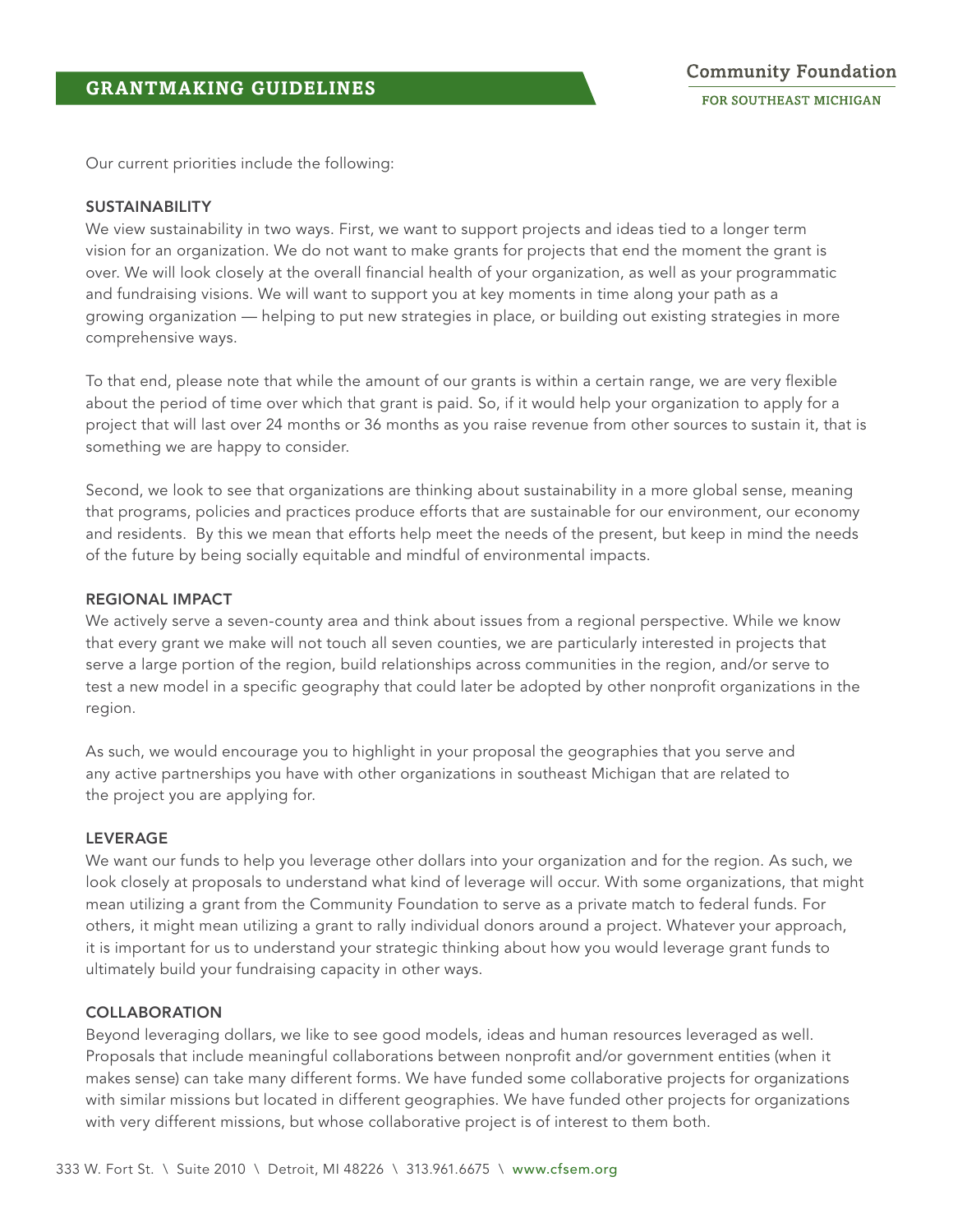# **Specifics of What We Fund**

Beyond these priorities, we consider a very wide range of requests. Here are a few key points to keep in mind:

- In general, we provide support to a specific project of an organization. While we want to understand the entire organizational picture and why this project is the priority, we also want to understand the details of where the Community Foundation's funds will be utilized.
- In terms of line-items that can be included in the request, please discuss this with a Program staff member when you call. Most often, we support specific direct costs of various projects and programs. We will consider funding staff as a portion of requests, but will need to understand how it is tied to the project, and the long-term sustainability plan for maintaining that staff.
- Low priority is given to requests for ongoing operational costs, capital projects or campaigns, annual fund drives, conferences or other one-time events.

# **Grant Amounts**

While our grants can range from \$5,000 to \$1 million depending on funds available, the majority of our competitive grants range from \$30,000 to \$75,000. The amount of a request should be in scale with the size of your organization. In other words, you should consider the size of the proposed project budget relative to the size of the organization's overall budget. More importantly, you should request an amount that you can justify sustaining the outcomes of in the years ahead. You should discuss an appropriate amount for your request when you call us.

# **Proposal Deadlines**

You can apply to the Community Foundation at any time. However, as a guideline, we ask that you submit your proposal on or shortly prior to February 15, May 15, August 15 and November 15. This gives us time to thoughtfully review each request in time for our quarterly Board meeting. Typically, grant decisions are made within 3–4 months. Upon submission, Foundation staff will let you know if notification of a decision is likely to take longer.

Please keep this response time under consideration when crafting your proposal—assume that if a grant is awarded, you would not receive funds until four months after the proposal is submitted and the timeline of the project should reflect that.

# **Basic Eligibility**

There are some specific eligibility rules to keep in mind before you consider applying:

The Foundation will only make grants to federal  $501(c)(3)$  tax-exempt organizations, government entities, school districts and universities.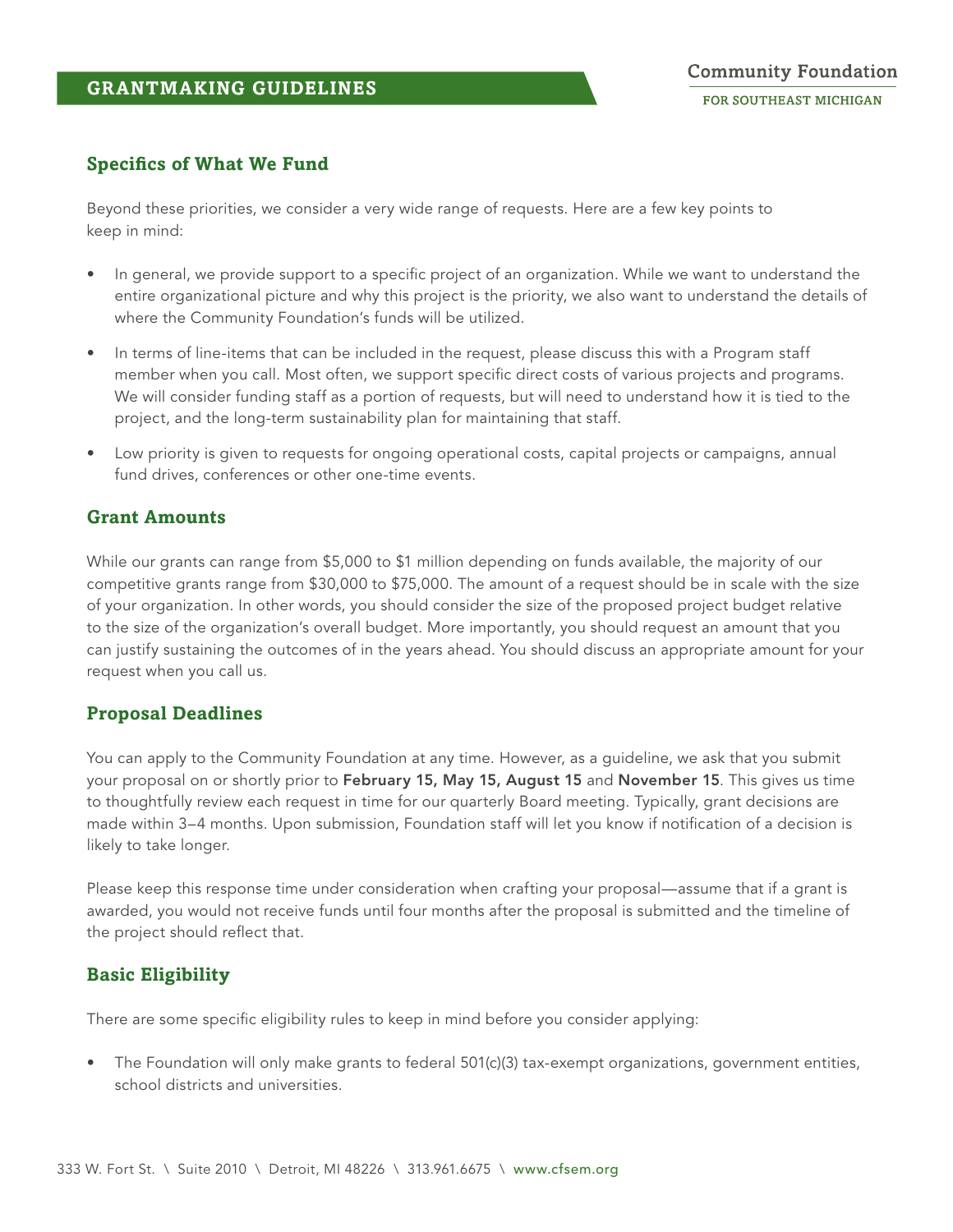## **GRANTMAKING GUIDELINES**

Please note that for all of our competitive grant programs, we require that your organization have a certified financial audit. Under some circumstances, we will accept a financial review, conducted by a CPA or other external financial professional. Click [here](https://cfsem.org/sites/cfsem.org/files/audit_vs_review_web.pdf) to see a comparison of an audit vs. a financial review.

**Community Foundation** FOR SOUTHEAST MICHIGAN

- While grants to religious organizations are considered, sectarian religious programs are not eligible. By this we mean that if we are to consider funding a program offered by a religious organization, we would only consider a program that is open to the wider community.
- We do not make grants to individuals, or grants to cover deficits or other previously incurred obligations.
- We will only grant to entities that have submitted all final reports that are due to the Foundation on previous grants they have received from us. In general, we will not consider a new grant to an organization when they have an open competitive grant.
- Finally, your organization must be headquartered in one of the seven counties that we serve, and must serve residents of our region. Occasionally, grants to statewide or national organizations will be considered for activities in the region and particularly if a local partner is actively involved in the project.

## **Proposal Format**

The Community Foundation does not require a specific proposal format. However, the Grant Application Checklist at the end of this document outlines the items you should include in a proposal. Once you have assembled those items identified in the checklist, please submit them to the foundation electronically on the link found at [cfsem.org/apply.](http://www.cfsem.org/apply)

Most importantly, the proposal narrative should provide the rationale for the proposed project, why the project is important, and how the project will be sustained in the long-run.

## **Budget**

Applicant organizations are required to submit both a budget for the project they are proposing as well as their organization's current annual budget. The budget for the entire project should be submitted, noting which line-items Community Foundations funds would support, and where other funds are expected to come from. A budget sheet template is provided in the online application portal, outlining examples of line-items to include. It is important to discuss the need for the project as a whole, and to follow this discussion with specific line items that correspond with what the organization is proposing to do.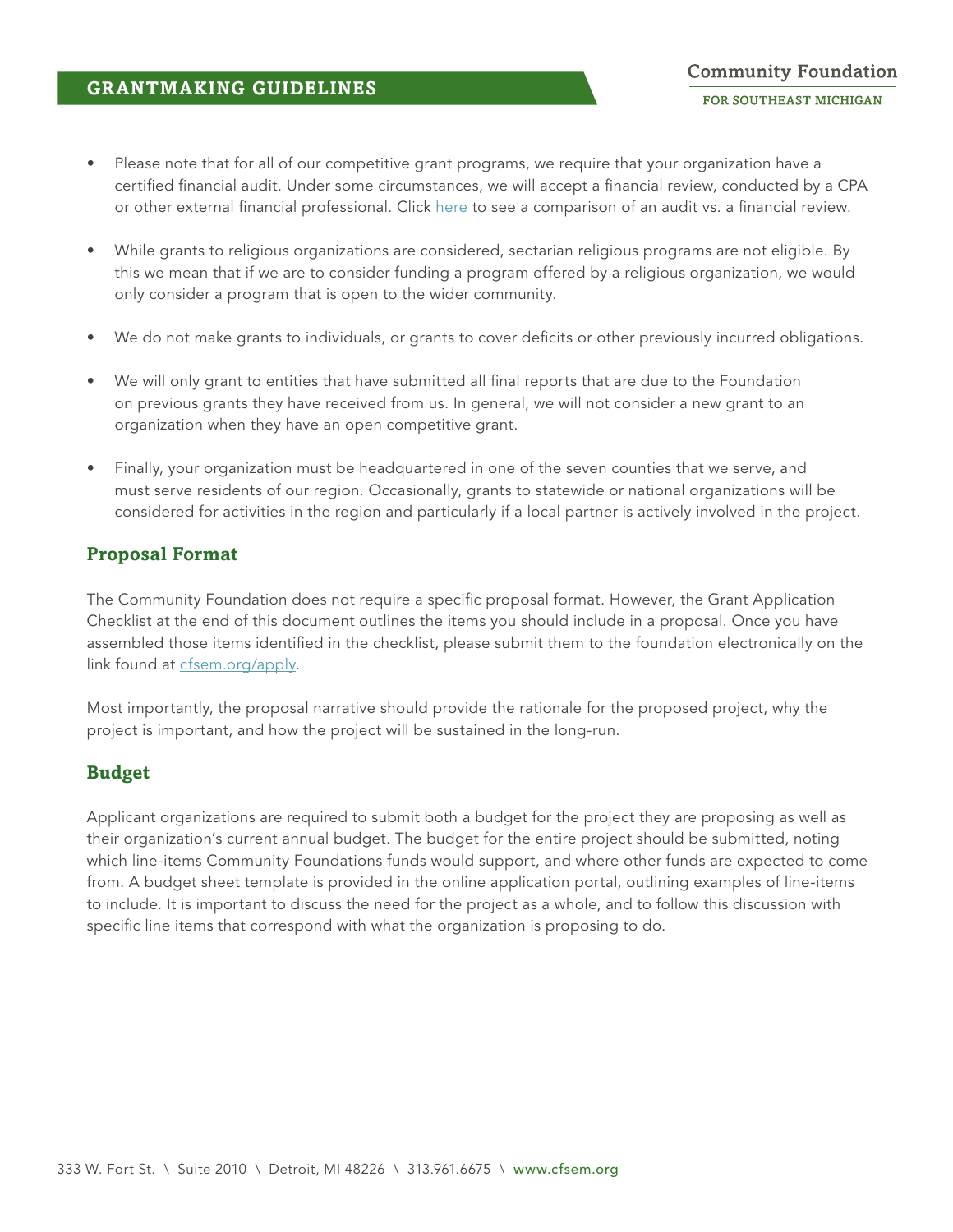# **Grant Decisions**

Numerous factors are taken into account when considering the many requests we receive; the quality of the proposed program, its potential impact and its sustainability are among them. The questions below provide additional valuable insight into the grant decision process. Please note that this is not a comprehensive list, nor is it intended to be prescriptive. Nonetheless, these questions may serve as guidance for developing a strong proposal.

## **QUALITY**

- Does the project reflect best practices?
- Is it consistent with the latest knowledge of what works?
- Is the project well-conceived and clearly described?
- Is the project feasible?

## **SCOPE**

- Does the project promote regional or community vitality?
- Will the proposed activities reach a broad segment of the southeast Michigan community?
- Is the project replicable?
- Does the project promote collaboration across the region?

## IMPACT

- Does the proposed project address a critical unmet need?
- Does the project have a high probability of leading to new solutions to community challenges?
- Does the project have the potential for long-term community impact?
- Is the project proactively addressing some of the diversity, inclusion and equity challenges that face our region?

## SUSTAINABILITY

- Will the proposed project leverage additional funds from a variety of sources?
- Is the project of interest to and supported by other funders?
- Is the applicant investing some of its own money into the project?

## ORGANIZATIONAL CAPACITY

- Does the project enhance the quality of the applicant organization?
- Does the applicant organization have the capacity to successfully complete the project?
- Does the project provide an opportunity for learning by other nonprofit organizations?
- Is the applicant reaching out for expertise in areas where the organization does not have needed expertise on staff?

# **Reporting Requirements**

If a grant is awarded, the grantee organization will be required to submit a report at the end of the grant period to share the results of the project and to show that all funds were spent as intended. If the grant period is more than 12 months, interim reports may be required before grant payment installments are made.

Thank you for considering submitting a proposal to the Community Foundation. We value our community partners and grantees, and we want to work with you to improve the quality of life in our region.